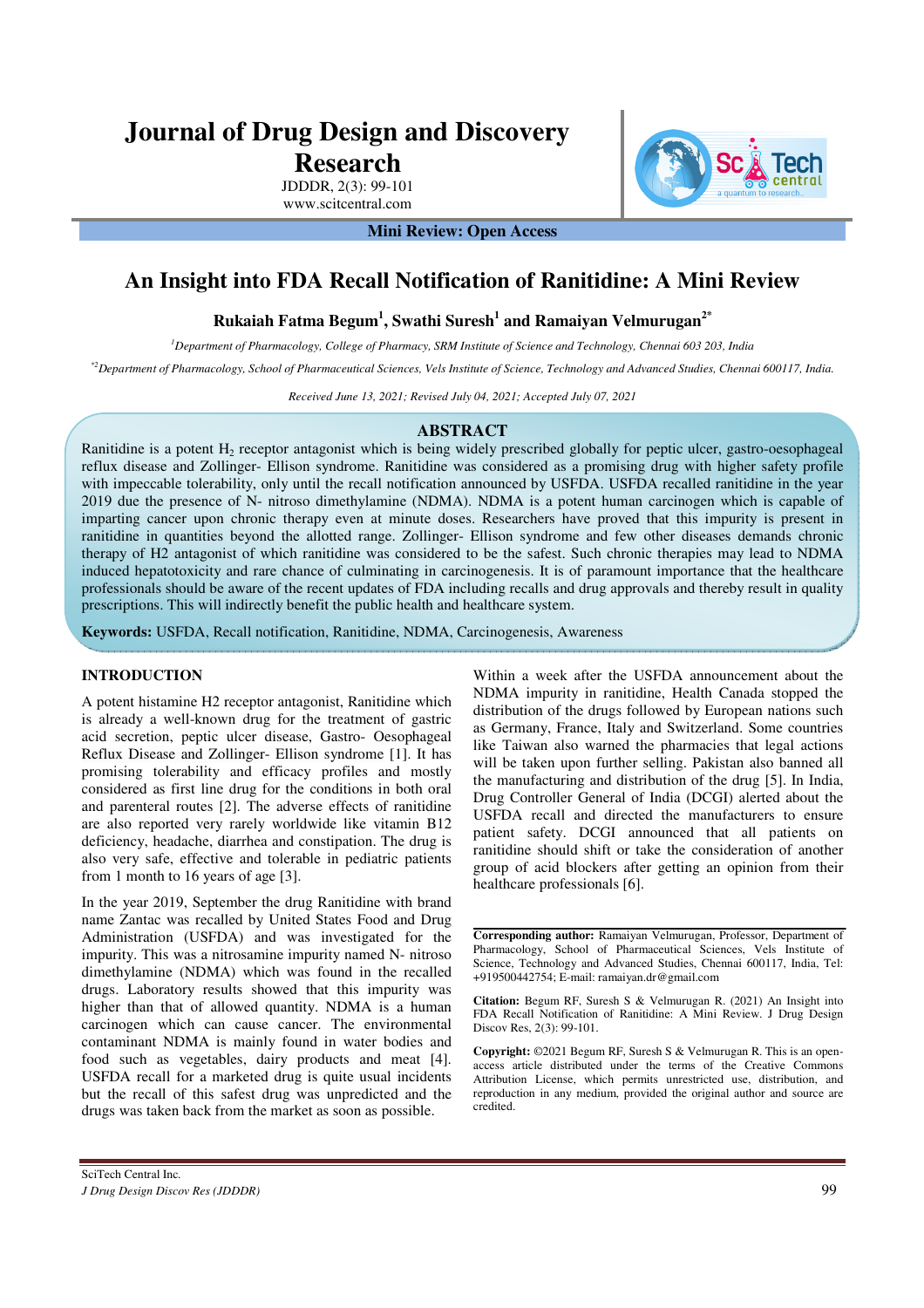#### **N- NITROSO DIMETHYLAMINE (NDMA)**

NDMA is also known as dimethyl nitrosamine (DMN), which is an organic compound and is semi- volatile. It is an environment-based contaminant mainly found in water and food which have no taste and odor. It is soluble in water and is yellow in color. It is a chemical compound usually formed as a by- product for the industrial processes [7]. NDMA is highly toxic human carcinogen predominantly to the liver [8]. And is registered in (United States Environmental Protection Agency) USEPA's Contaminant Candidate List 3 [9]. It can cause liver fibrosis when administered in high doses due to its potent hepatotoxic activity. It is used for the animal studies to induce liver injury in rats [10]. Also, for in vivo studies of cancer it is used for the induction of tumor in rats at chronic exposure [11].

It is known that these impurities can be formed during the production under certain conditions and when certain solvents, reagents, and other raw materials are used. In addition, it is possible that impurities were present in some ranitidine because manufacturers had inadvertently used contaminated equipment or reagents in the manufacturing process.

Ranitidine medications are generally available in two different strengths as 150 mg and 300 mg tablets. The maximum daily intake of NDMA is 96.0 nanograms. The limits are based on the maximum daily intake for each impurity derived from animal studies. Dividing these by the maximum daily dose for each active substance gives the limit in parts per million. For the available strengths 150 mg and 300 mg, the limits measured were 0.64 ppm and 0.32 ppm **(Table 1)** respectively which exceeds 0.16 ppm, the currently agreed threshold for NDMA in ranitidine hydrochloride [12]. Ranitidine is expected to have very low concentration of NDMA formation but it can be maximized in some conditions which should be avoided [13].

**Table 1.** Calculating maximum daily intake and parts per million of NMDA.

| <b>NMDA</b>                                 |                                     |             |
|---------------------------------------------|-------------------------------------|-------------|
| <b>Active substance</b><br>(max daily dose) | <b>Maximum daily</b><br>intake (ng) | Limit (ppm) |
| 150                                         | 96.0                                | 0.64        |
| 300                                         | 96.0                                | 0.32        |

### **AWARENESS IN HEALTHCARE PROFESSIONALS**

The USFDA alerted the healthcare professionals like physicians and pharmacists by publishing the news by the BMJ publishing group about the contamination of ranitidine with the carcinogen NDMA. Also, US' National Drug Code identified the batches from Glenmark Pharmaceuticals which was recalled and stop the supply of ranitidine till the investigation. UK and India also recalled many lots of

A descriptive, cross sectional study in Chennai, Tamil Nadu, India carried out for 2 months in 2019 for the ranitidine recall awareness among 311 physicians and pharmacists. The study was done in both rural and urban areas in which most of the participants were aware of the ranitidine recall notification from FDA and the impurity identified NDMA.is classified as probable human carcinogen. When it comes to source of impurity, only 14% of the Physicians among the study population were aware of the source of impurity. 90% of the Pharmacists as they work in the core area, they were aware of the source of the impurity identified. Less than 5% of the study participants both physician and pharmacists were aware of the currently agreed threshold of the impurity and the maximum daily intake of the same. Only 58% of the Pharmacists and 5% of the Physicians were able to calculate the limit of the impurity in parts per million. It was appreciable that the physicians and pharmacists who were well aware of the study content, stated advising their patients with newer H2 blockers. It was concluded that the healthcare professionals should update themselves with the latest information for the safety of patients [15].

As for the awareness among healthcare professionals, USFDA have constantly evaluated the quality and safety of the drugs either old or new and gain the knowledge about the drugs to minimize the unknown risk to the patients by various testing methods which is now a days have become more sophisticated and sensitive [16].

### **CONCLUSION**

The USFDA is taking all measures to ensure safety, efficacy, tolerability and adverse effects of the drugs. Healthcare professionals also need to report the adverse drug reactions mainly in the over-the-counter (OTC) drugs to the pharmacovigilance department or to the FDA MedWatch program. Government bodies like World Health Organization (WHO), USFDA, or Indian Council of Medical Research (ICMR) can conduct some seminar or conferences for the healthcare professionals so that they will get updated about the new drugs in the market or the new adverse effects by the post marketing surveillance and about the recalled and banned drugs which will improve their prescription quality. This way the public health will be benefitted and also the healthcare professionals will be aware of the latest information by the regulatory.

#### **REFERENCES**

- 1. Dawson J, Richards DA, Stables R, Dixon GT, Cockel R (1983) Ranitidine - pharmacology and clinical use. J Clin Hosp Pharm 8(1): 1-13.
- 2. Grant SM, Langtry HD, Brogden RN (1989) Ranitidine. Drugs 37: 801-870.